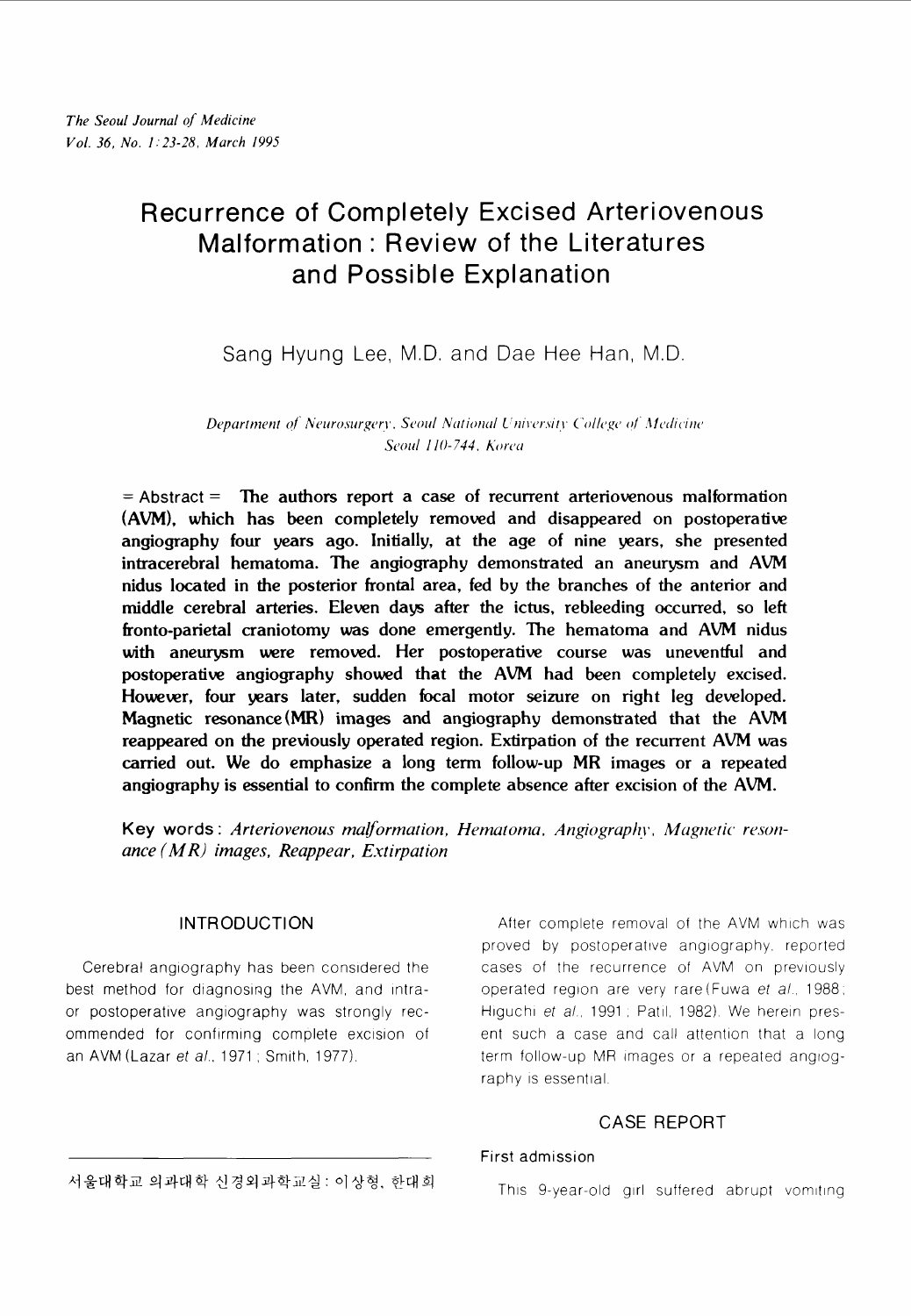

Fig. 1. A, B, C and D: Left carotid angiography after the initial hemorrhage demonstrates the aneurysm (small arrow) and the AVM (large arrow) fed by left pericallosal artery, left callosomarginal artery, and pre-rolandic branch of left middle cerebral artery (A, B). Sixteen days after operation, angiography demonstrates complete removal of the aneurysm and the AVM, and the presence of hemoclip  $(C, D)$ .

and dysarthria. Several hours later, the level of consciousness deteriorated. On admission, she was slightly drowsy but properly oriented. Neurological examination revealed right hemiparesis (Grade II/V), pathologic reflex on right side and neck stiffness. The computerized tomography (CT) showed intracerebral hematoma in left posterior frontal area. Carotid angiography demonstrated an aneurysm and AVM nidus on posterior frontal area. It was fed by widened left pericallosal artery, left callosomarginal artery, and pre-rolandic branch of left middle cerebral artery (Fig. 1. A,B) and drained to superior sagittal sinus.

Eleven days after the onset, sudden severe headache occurred and followed by deteriorationof consciousness. The brain CT showed enlarged hematoma, so emergent left fronto-parietal craniotomy was done. The hematoma and the AVM ni-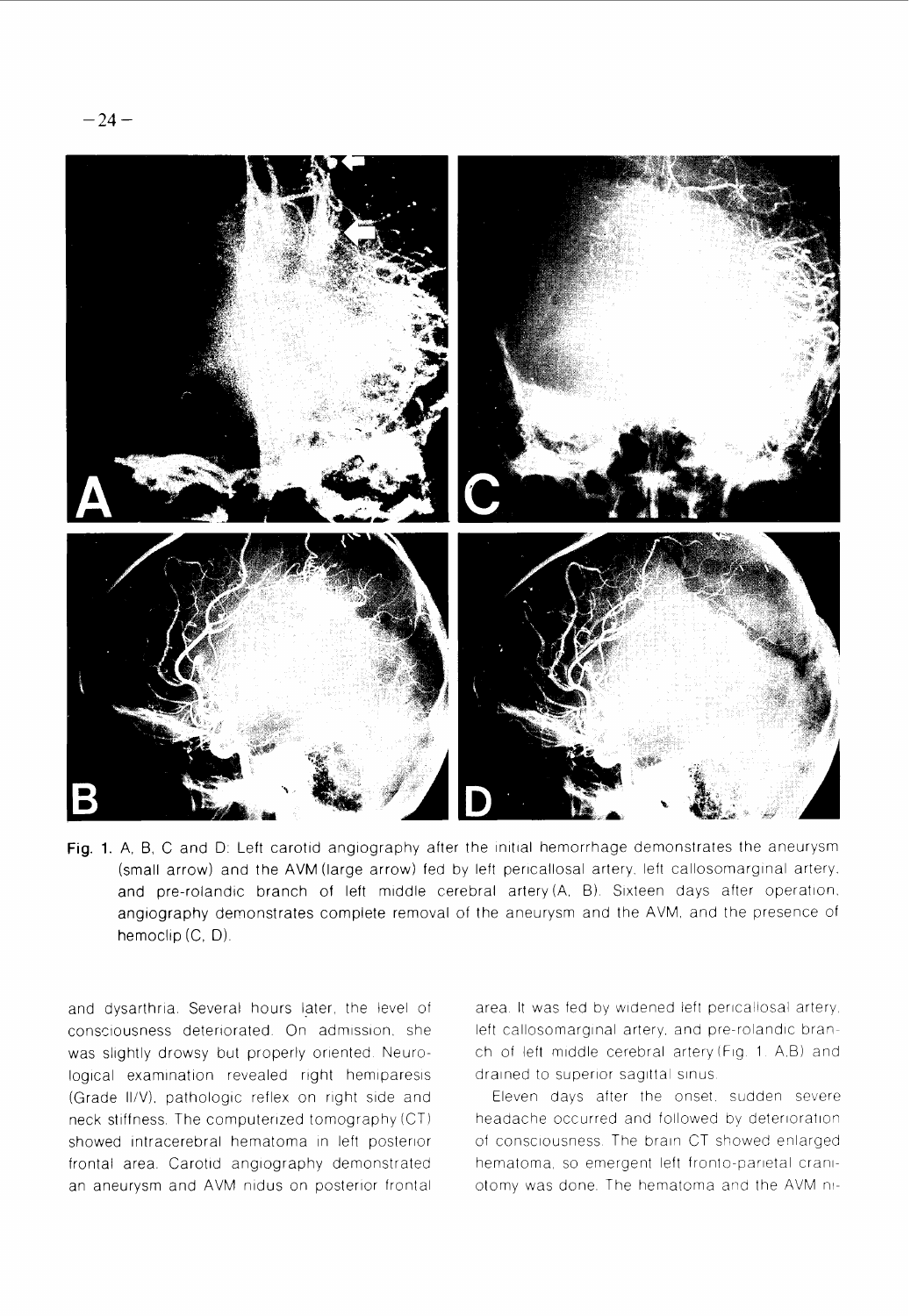



dus with aneurysm were removed. Sixteen days after the operation, postoperative angiography demonstrated complete excision of the AVM and aneurysm (Fig. 1. C.D), and she was discharged with right hemiparesis (Grade III/V).

The histologic examination revealed small artery and thickened vein (Fig. 2. A).

#### Second Admission

During follow-up, her school performances was good and the right hemiparesis improved up to Grade IV/V. Four years after the excision of AVM. sudden focal motor seizure on right leg developed. MR images (2.0T; Goldstar, Korea) showed tortuous signal void mass with surrounding high



Fig. 3. A & B: Magnetic resonance images. T2weighted magnetic resonance image shows signal void mass with surrounding high signal intensity lesion on previous operated region (A), and disappearance of signal void mass (B).

signal intensity lesion on previous operated region(Fig. 3. A). Angiography demonstrated that the AVM has rseappeared. It was larger than former AVM and fed by left callosomarginal and pericallosal arteries and pre-rolandic branch of left middle cerebral artery (Fig. 4. A.B). Second operation was done, and postoprative angiography  $(Fiq. 4 C D)$  and MR images  $(Fiq. 3 B)$  showed complete excision of the recurrent AVM.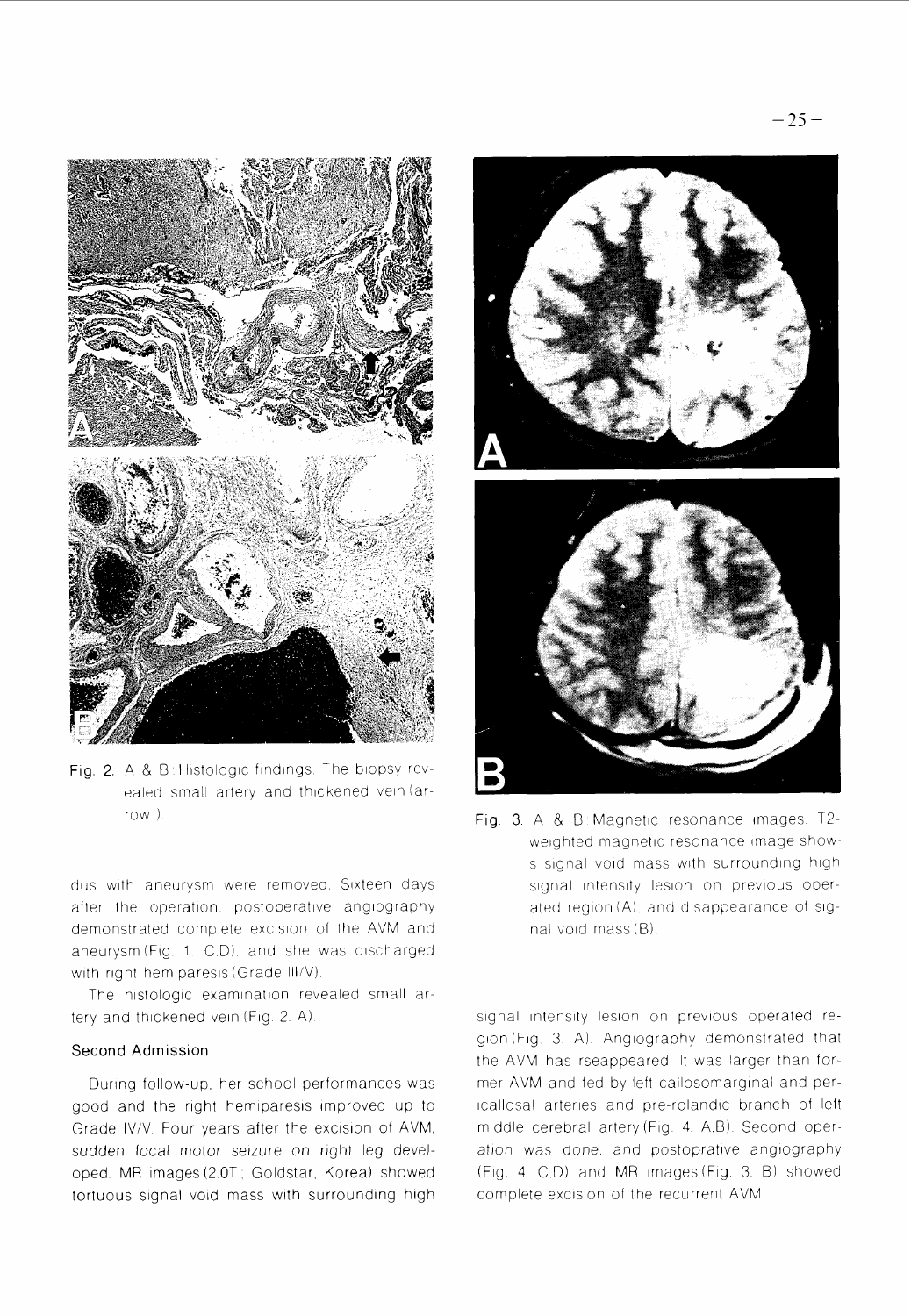

Fig. 4. A, B, C and D: Left carotid angiography. Angiogram after the focal motor seizure demonstrates reappearance of the AVM(A, B). Fourteen days after operation, angiography demonstrates complete removal of the recurrent AVM (C, D).

The histologic examination revealed same nature of previous examination (Fig. 2. B).

### **DISCUSSION**

Cerebral AVM is not a true neoplasm, but a congenital development of vessels during an early embryonic stage. Therefore, theoretically there could not be true growth of AVM. But. many cases showing progressive enlargement of cerebral AVM have been reported (Hook and Johanson.

1958: Krayenbiihi, 1977: Morioka et al., 1988; Sano et al., 1978; Spetzler and Wilson, 1975; Waltimo. 1973). Several possible mechanisms for growth or enlargement of AVM were summarized as followings (Morioka et al., 1988); (1) the progressive vascular dilatation or pseudoaneurysmal formation occuring as a result of repeated occult hemorrhages that destroy the extravascular neural tissues (Krayenbiihl, 1977; Waltimo, 1973), (2) the continuous hemodynamic stress causing progressive enlargement of the thin walled, undiffer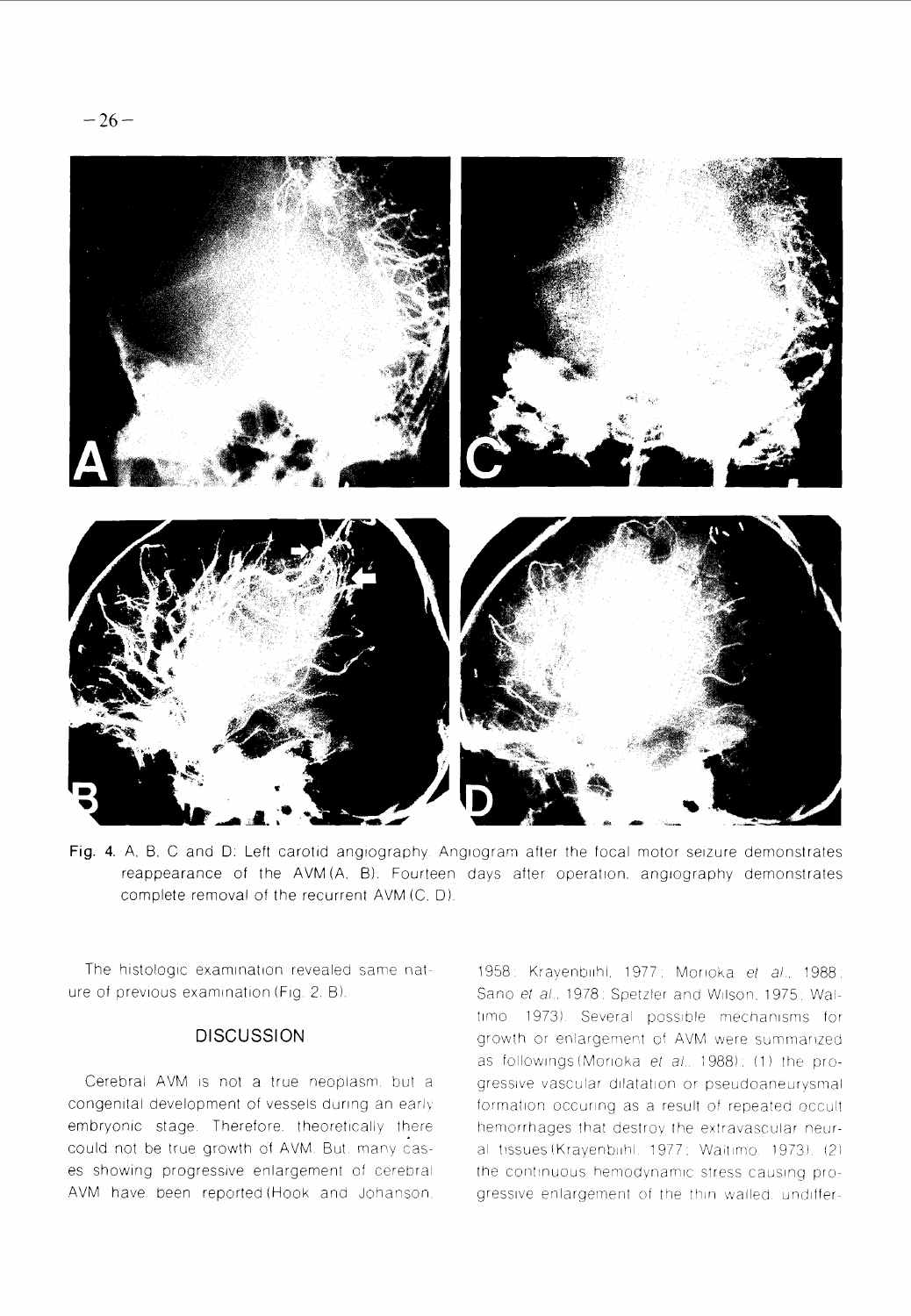entiated vessels forming the fistulous shunts of the AVM (Hook and Johanson, 1958), (3) the presence of more room for growth, for example, in the sylvian fissure (Hook and Johanson, 1958; Waltimo. 1973), (4) the autonomic growth (Krayenbiihl, 1977; Spetzler and Wilson, 1975), and (5) the presence of a "reserve" nidus, which was not opacified initially and becomes visible angiographically after a change in hemodynamics (Sano et al., 1978). But, there are a few reports of spontaneous disappearance of cerebral AVM (Golden and Kramer, 1978; Hook and Johanson, 1958; Levine et al., 1973). It was explained by spontaneous thrombosis or emboli which occlude feeding vessels (Conforti, 1971), and atherosclerosis (Levine et al., 1973).

An AVM that is verified operatively and/or pathologically but is not detected angiographically is usually called an angiographically occult AVM. Several mechanisms why angiography have failed to demonstrate a vascular malformation were speculated and could be summarized. There are (1) a small size (Becker et al., 1979; Cohen et al., 1982), (2) the partial or complete thrombosis caused by spontaneously or secondary to hemorrhage (Becker et al., 1979; Chin and Harper, 1983; Cohen et al., 1982: Davidoff, 1958; Golden and Kramer, 1978; Kramer and Wing, 1977; Patil, 1982), (3) the compression by adjacent hematoma and edema or destruction in the time of hemorrhage (Cohen et al., 1982; Kramer and Wing, 1977), and (4) the spasm of the feeding vessels (Patil, 1982).

The recurrence of the AVM disappeared on posoperative angiography was very rarely reported (Fuwa et al., 1988; Higuchi et al., 1991; Patil, 1982). In the case of Higuchi et al. (Higuchi et al., 1991), small abnormal vessels on postoperative angiography were noted retrospectively. But it was suggested that small abnormal vascular channels not demonstrated on postoperative angiography might have grown to nidus some years later (Fuwa et al., 1988; Patil, 1982). Our case would be a well recognized phenomenon namely, failure of angiography to demonstrate an AVM following surgical excision with subsequent rediscovery of the AVM. So, we might consider that the small thrombosed vascular malformations, which located in the surrounding area of the AVM and was not visualized on postoperative angiography, could have grown to the recurrent AVM four years later. Therefore we suggest that a long term follow-up MR images or a repeated aggressive angiography is essential to confirm the complete removal after excision of the AVM, particularly in presentation with hemorrhage and in difficulty on hemostasis. Because in presentation with hemorrhage, the small vascular malformations could not be visualized on angiography due to compression and/or thrombosis.

### **REFERENCES**

- Becker DH, Townsend JJ, Kramer RA, Newton TH. Occult cerebrovascular malformations. A series of 18 histologically verified cases with negative angiography. Brain 1979; 102: 249-287
- Chin D, Harper C. Angiographically occult cerebral vascular malformation with abnormal computed tomography. Surg Neurol 1983; 20: 138-142
- Cohen HCM, Tucker WS, Humphreys RP, Perrin RJ. Angiographically cryptic histologically verified cerebrovascular malformations. Neurosurgery 1982; 10:704-714
- Conforti P. Spontaneous disappearance of cerebral arteriovenous angioma. J Neurosurg 1971  $: 34:432-434$
- Davidoff LM. Intracerebral hemorrhage associated with hypertension and arteriosclerosis. J Neurosurg 1958; 15:322-327
- Eisenman Jl, Alecoumbides A, Pribaum H. Spontaneous thrombosis of vascular malformation of the brain. Acta Radiol 1972; 13:77-85
- Fuwa I, Wada H, Matsumoto T. Recurrence of AVM after disappearing on postoperative angiography. - report of two cases. No-Shinkei-Geka 1988; 16(7): 887-891
- Golden JB, Kramer RA. The angiographically occult cerebrovascular malformation. Case report. J Neurosurg 1978; 48:292-296
- Higuchi M, Bitoh S, Hasegawa H, Obashi J, Hiraga S. Marked growth of arteriovenous malformation 19 years after resection. A case report.